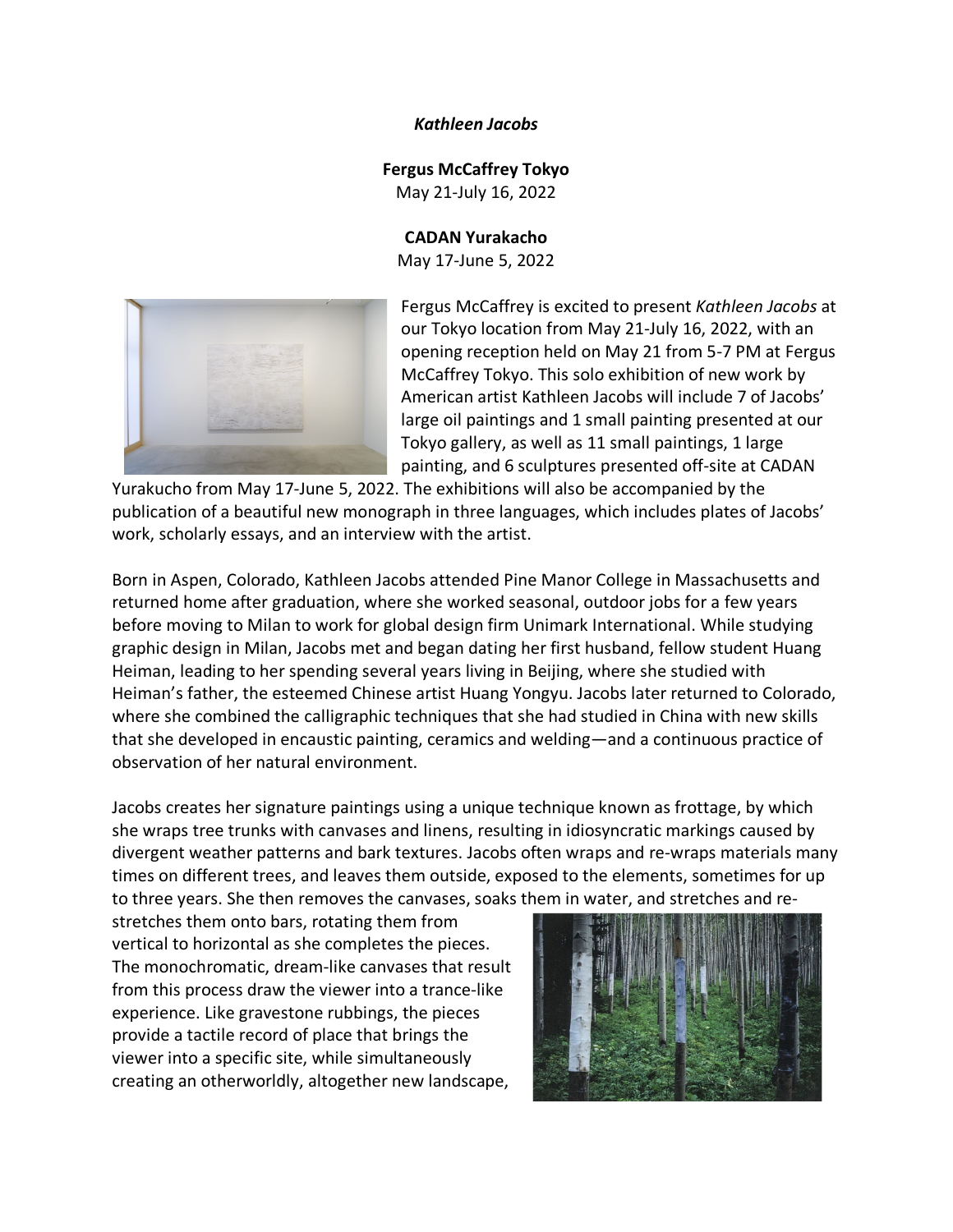one that occurs at the intersection of artist, tree, and viewer.

At times executed in more neutral whites and greys, and at times—as in *JONDA* and *KUMBA* in surreal, technicolor palettes, Jacobs' work brings the viewer into an experience of nature that feels at once intimate and removed. Despite the canvases' abstract nature, they remain firmly geographically grounded in the environments in which Jacobs created them. Serving as experimental field notes of sorts, they bring viewers in Tokyo into the hyper-locality of individual trees in each of these American locales, while simultaneously evoking a feeling almost like floating amongst clouds—inspired by Jacobs' longtime avocation of flying planes. Jacobs' work serves as a profound demonstration of the potential for peaceful synthesis rather than violent modes of relation between human and nature, emerging from her study of Daoist



philosophy. Such a message feels particularly urgent in this time of accelerating climate catastrophe. In Dr. Erin McCarthy's scholarly essay for this exhibition catalogue, she writes about the way in which Jacobs' work draws from the Zen Buddhist symbol of the *ensō*, which "exemplifies how emptiness is, in fact, not a bottomless nihilistic void, but the source of all creation."1 Like the famed Zen *Heart Sutra*, which intones, "form is emptiness, emptiness is form," Jacobs' process of turning her canvases on their side mid-creation "negates the human perspective of looking at a tree as an object and allows for between-ness unmediated by conceptual ideas and prejudices we might bring to the work if we consciously see it as a tree," McCarthy writes.<sup>2</sup>

Jacobs' work draws inspiration from a range of cross-cultural traditions, from the vast scale of fourteenth-fifteenth century Chinese landscape paintings to the linear nature of Chinese calligraphy to various traditions of minimalist and experimental art. Her paintings bring to mind the playful, repetitive compositions of *Dansaekhwa* (Korean monochrome painting), as well as American avant-garde artists such as Jackson Pollock and Carolee Schneeman, for whom chance and temporality is central to process.

Jacobs' salt-fired porcelain sculptures, presented alongside her smaller paintings at CADAN, are

elegant yet playful log-like appendages. Created by covering sections of tree trunks with low-fire clay and then porcelain, they appear somewhere between branches and candles. Singular and crooked on their pedestals, the sculptures are like ghostly ritual objects. Whereas the exhibition's accompanying paintings juxtapose the textured surfaces of bark with the straightforward shape of a canvas, these sculptures contrast the delicate forms of tree branches with an



 <sup>1</sup> Erin McCarthy, "In Betweenness with the Trees: Kathleen Jacobs's Art in Japan" in *Kathleen Jacobs* (Fergus McCaffrey, 2022)

 $<sup>2</sup>$  Ibid.</sup>